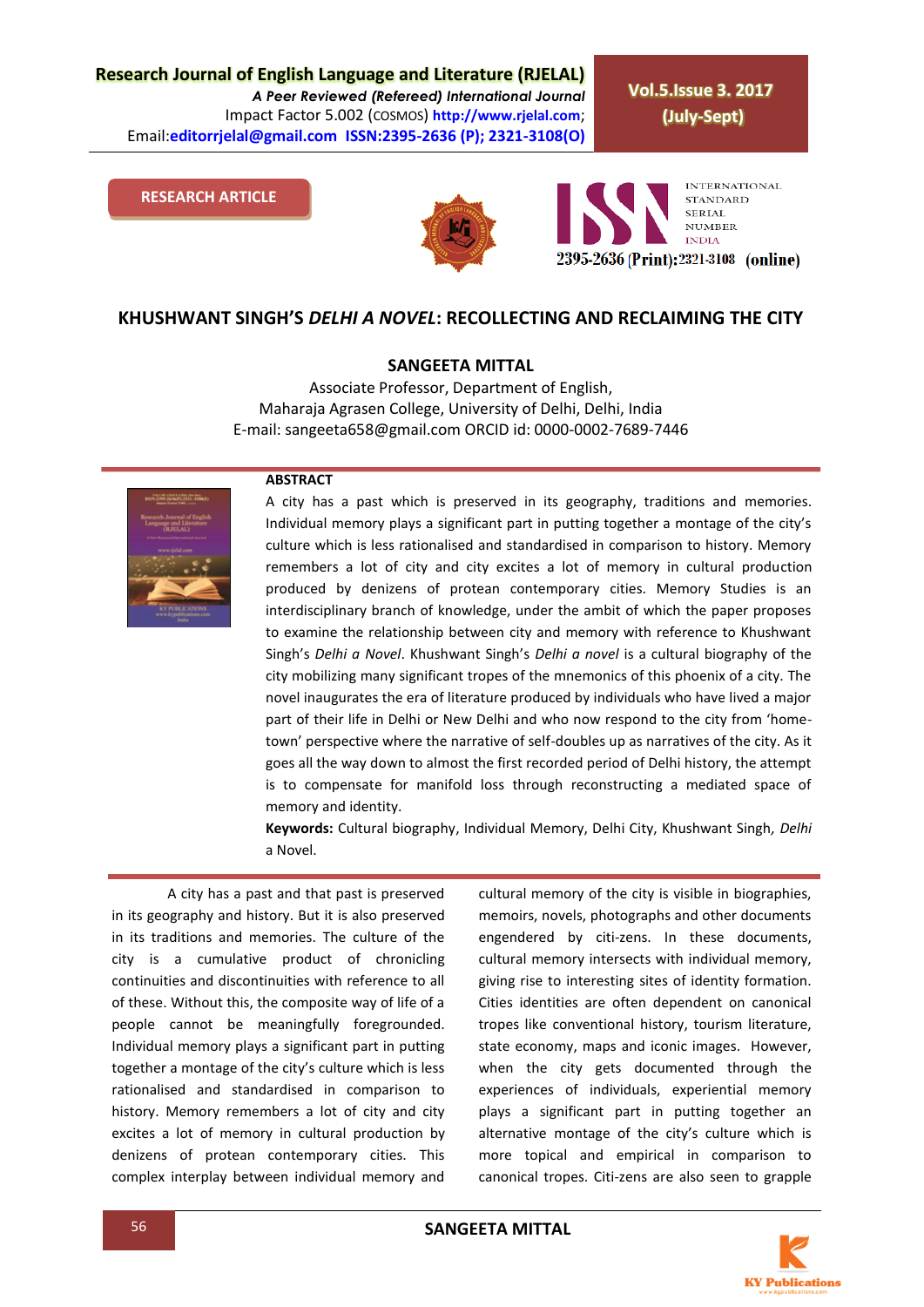*A Peer Reviewed (Refereed) International Journal* Impact Factor 5.002 (COSMOS) **http://www.rjelal.com**; Email:**editorrjelal@gmail.com ISSN:2395-2636 (P); 2321-3108(O)** 

with the space around them in these documentations of the city, aligning their past, present and future to the past, present and future of the city. The paper proposes to examine the relationship between city and memory with reference to *Khushwant Singh's Delhi a Novel*. Khushwant Singh's *Delhi a novel* is a cultural biography of the city of Delhi mobilizing many significant themes of this phoenix city's relationship with its residents. The novel inaugurates the era of literature produced by individuals who have lived a major part of their life in Delhi or New Delhi and who now respond to the city from 'home-town' perspective. Thus, the narrative of the self doubles up as narratives of the city. As the novel goes all the way down to almost the first recorded period of Delhi history, the attempt in this novel to compensate for manifold loss through reconstructing a mediated space of memory and identity becomes a much emulated and empathised approach in Delhi literature.

Memory Studies is an interdisciplinary branch of knowledge which studies the relationship between culture and memory as part of its project and practice. Apart from historiography, it subsumes under its ambit various other constituents of memory like myths, monuments, ritual, conversations, life writing, literature, films, documentaries and other neuronal networks. In other words, in studying the culture of a city, it is not just conventional history which can serve as a useful frame of reference, but also other media of memory which narrativize the "broad interplay of the present and the past". (Erll 2-3) Individual memory gets inscribed on collective memory or cultural memory by trying to make sense of the past and in the process, writing and highlighting dominant symbols, practices, inclusions, techniques, genres, meanings and identities which may be embraced or rejected at the point of recollection and retelling according to the needs of the present or the future. All these strategies make an individual's act of delving into the personal reservoir of memory simultaneously an act of delving into the cultural labyrinth of that society and culture. The identity provided to the city by the resident and the identity provided to the resident by the city are both

determined in the process. Identity is often linked to a specific physical landscape. James Clifford has argued that assertions of tradition are "always responses to the new" or the "other" (Clifford). Delving into the memories of living in a city, therefore, can be a cultural biography of the individual as well as the city. A cultural biography examines the impact that a surrounding culture has on a person, a group or even a product (Eakin). Steve Pile, in a very interesting article titled 'Memory and the City' develops the mind-city equation. One realises that there is much in common. Both contain "vestiges of earlier phases of development- some places blank; some partially new, partially old; transformations and restructurings" (Pile 112). The adult mind is also like the modern city in the sense that both have areas of visibility and invisibility. City is a maze, a network, a criss-cross of pathways, and so is the memory. Histories, pluralities, competing versions of reality, co-exist side by side in the mind as well as the city. Thus, it is hardly surprising that autobiographies as narratives of the memory also turn out to be the narratives of the city and vice-versa. Writers and thinkers like Walter Benjamin and Ian Sinclair attempt to write the city but in the process simultaneously produce "a particular narrative of the self". (Pile 111)

**Vol.5.Issue 3. 2017 (July-Sept)**

Khushwant Singh's *Delhi a novel* is probably the first novel to be quoted amongst "must read" novels on the city of Delhi. The novel occupies this place of prime prestige in Delhi bibliography perhaps on account of it being unambiguously eponymous with the city or perhaps on account of the notorious fame of its author. However, it is extremely critical to the Delhi oeuvre when seen as a cultural biography of the city initiating many themes that are to summarise his generations' struggle with the city and which continue to dominate the future generations' encounter with the city. The novel ushers in the era of literature produced by individuals who on account of spending a large part of their life in Delhi or New Delhi respond to the city with both pride and belonging as well as with criticism and cynicism. Khushwant Singh (1915 – 2014) was an Indian novelist, lawyer, politician and journalist. A post-colonial writer, he is well known

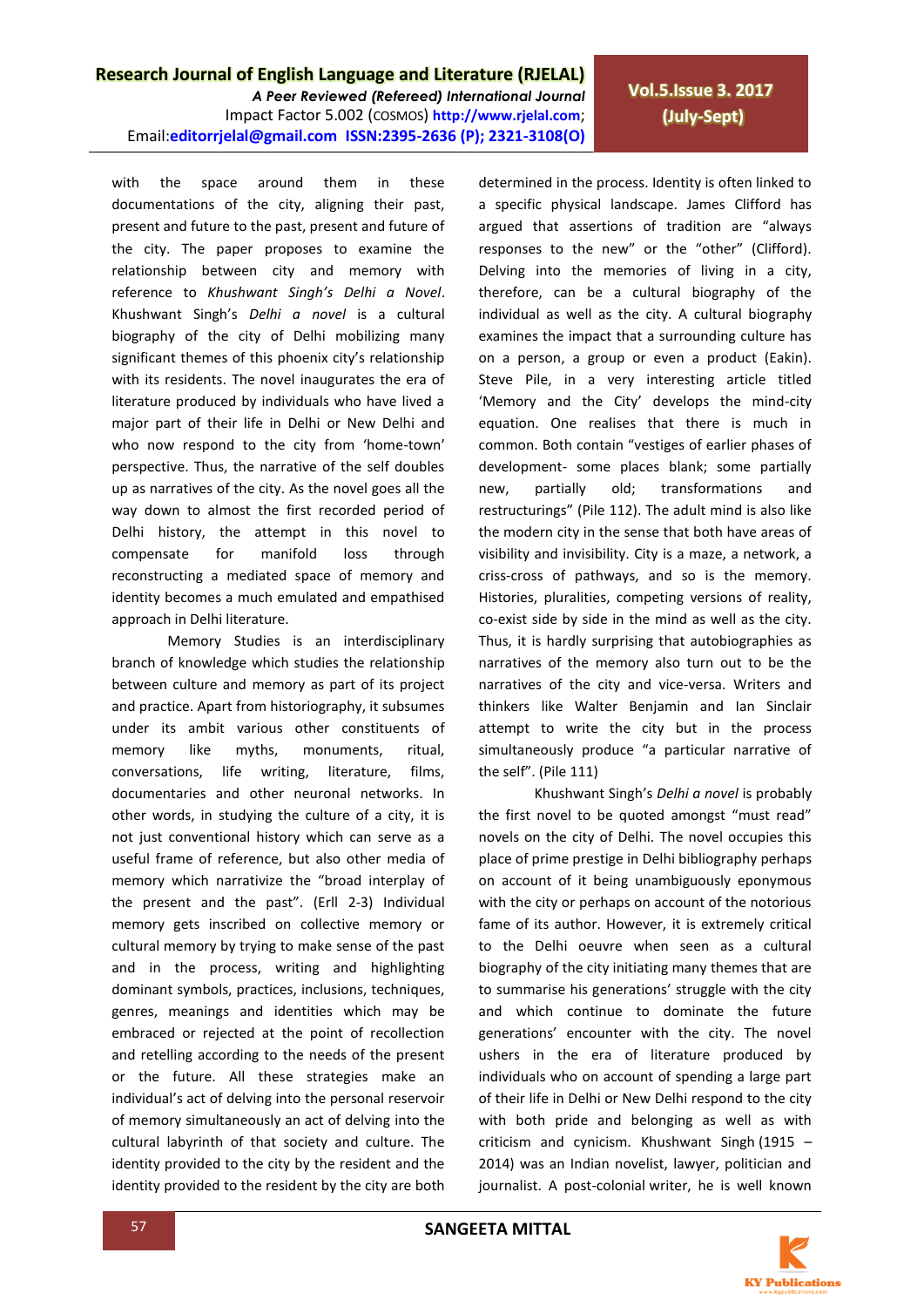*A Peer Reviewed (Refereed) International Journal* Impact Factor 5.002 (COSMOS) **http://www.rjelal.com**; Email:**editorrjelal@gmail.com ISSN:2395-2636 (P); 2321-3108(O)**  **Vol.5.Issue 3. 2017 (July-Sept)**

for his uncompromising secularism, his acerbic wit and humour, and an abiding love of poetry. He was the editor of popular literary and news magazines, as well as leading newspapers, through the 1970s and 1980s. He was the recipient of Padma Vibhushan, the second-highest civilian award in India, which he, however, returned as protest against Operation Bluestar by Indira Gandhi. *Delhi* is an integral part of their memories and selves. Khushwant Singh is the son of the builders of the city who bears intimate witness to the physical and socio-cultural creation of New Delhi. He is a lawyer, diplomat, journalist, writer and elite in Delhi who has had access to the high profile goings on in the Delhi society. He is the resident and discoverer of the city who lived in his block of flats in Sujan Singh Park for an exceptionally long period till his death at the age of 99. Around him, much has happened and changed in the city. He has seen the city made by the British for a few thousand people being inundated by millions. He has had the misfortune of seeing the horrors of partition, assassination of Mahatma Gandhi, assassination of Indira Gandhi and 1984 riots unfold in front of him. Testimony of one so placed and privileged holds provenance and power even before it begins to be written.

A city so painstakingly made with the efforts of his builder family, when subjected to such trauma and abuse, compel him to tell its story. His journalistic and literary skills empower him to adopt the form favoured in the late twentieth century for historical narration where the individual is not only the basic building block but also the documenting register of history. *Delhi a Novel* has been in the making since 1965. The creative output of the period between 1965 and 1990 when the novel was published comprises of history and literature in equal measure. He wrote *Ghadar* (1966), *A History of the Sikhs* (1966) and *Tragedy of Panjab* (1984). He also wrote *A Bride for the Sahib and Other Stories* (1967) and *Black Jasmine* (1971) during this period. He took up journalism with AIR, *Yojana* and *The Illustrated Weekly*. He remained engaged with publications like Indira Gandhi's *The National Herald*, Anand Bazar Group's *New Delhi*, K K Birla's *The Hindustan Times*, Maneka Gandhi's magazine *Surya* till 1986. He was also a Rajya Sabha member. He was a MP in 1984 when both the Operation Bluestar and Indira Gandhi's assassination took place, also the time he returned in protest the Padma Bhushan awarded to him. He took to writing full time after 1986. He has been drawn to English Literature and Urdu Literature since his school days but came in personal contact with notable scholars and writers during this period. Singh has been in Lahore and London for studies, was practising law in Lahore at the time of partition, went to London, Canada and Paris as part of his diplomatic career till 1951, visited East Europe and Scandinavia during his diplomatic sojourn, went to London, Canada, the US, Tokyo, Hong Kong, Singapore and Rangoon as part of the Rockefeller grant in 1966, University of Rochester, Princeton, Hawaii, Germany, Swarthmore College near Philadelphia, USA, on teaching assignments till he joined the *Illustrated Weekly of India* in Bombay in 1969. He made many visits to Pakistan, Mexico, Kenya, and Uganda as part of journalistic assignments and lectures on Sikh religion. He returned to Delhi in 1979 after quitting the *Weekly*. At the beginning of his chapter '*Bombay*, the Illustrated Weekly of India (1969-79) *and the Aftermath'* in *Truth, Love and a Little Malice*, Singh writes

> Bombay, you will be told, is the only city India has, in the sense that the word city is understood in the West. Other Indian metropolises like Calcutta, Madras and Delhi are like oversized villages. (Singh 229)

Singh, however, finds it to be an overestimation of the urban appeal of the city. Its high rise buildings make it resemble New York from aerial view but at close quarters, it only holds congestion, stench, filth and squalor. Bombay does have a "heterogeneous mix of races, religions and ethnic groups" but it has its own mix of contradictions as well (Truth, Love and a Little Malice 230). Privately, each community considers itself superior to the others but publicly, in the typical fashion of *gemeinschaft* urban communities, each minds its own business to foster peaceable coexistence with others. It is the richest city but it also the most corrupt. It has a lot of luxury but an equal amount of ostentation. It offers the best food, but it also has a lot of poverty and

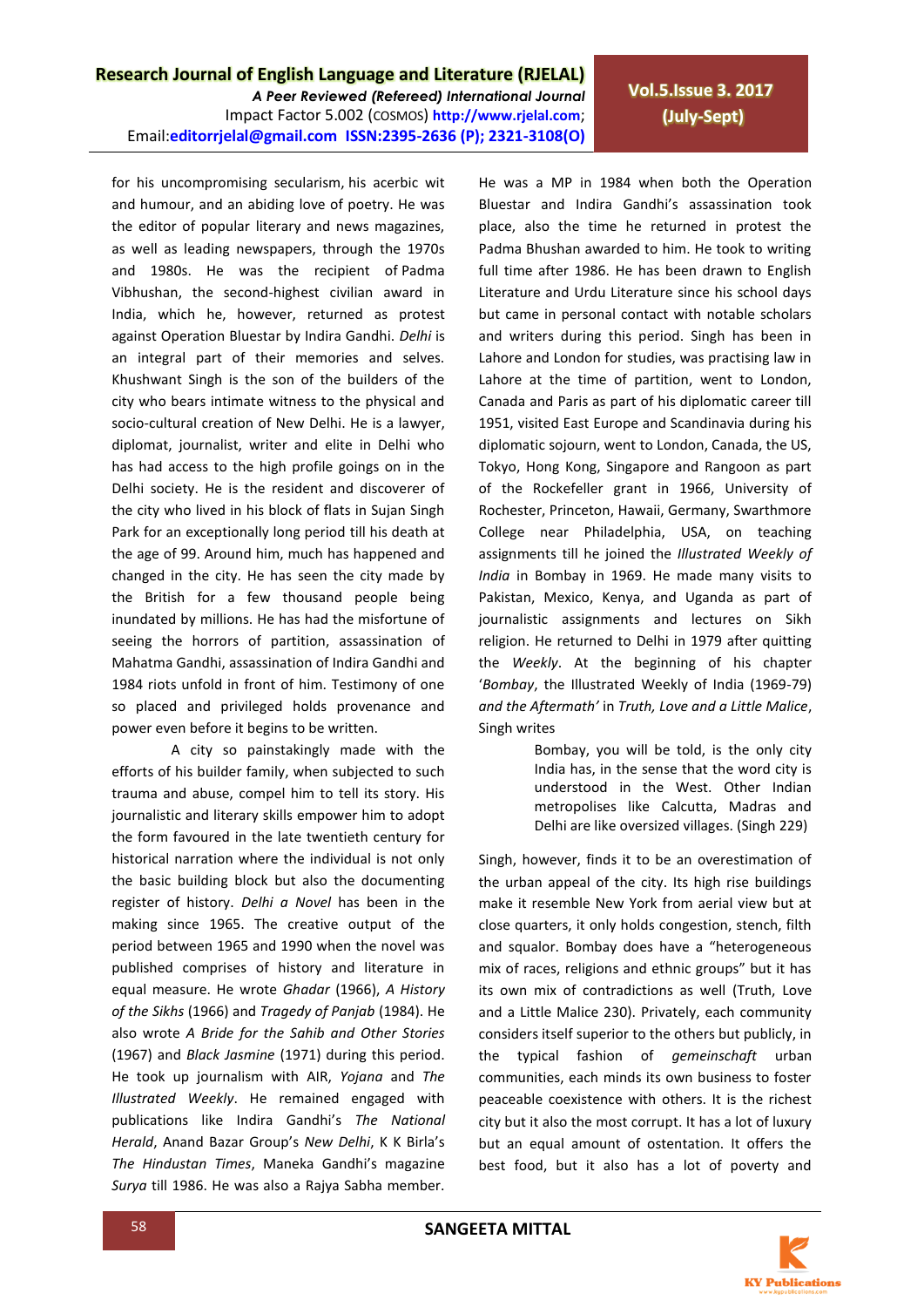*A Peer Reviewed (Refereed) International Journal* Impact Factor 5.002 (COSMOS) **http://www.rjelal.com**; Email:**editorrjelal@gmail.com ISSN:2395-2636 (P); 2321-3108(O)** 

deprivation. As Singh concludes, "All said and done, Bombay is the most enjoyable city of India- if you can find a place to live in" (Truth, Love and a Little Malice 231). After a very exciting and successful stint with Bennett and Coleman, the proprietary firm to which the *Weekly* belonged, he was denied an extension by it in 1979 when the Bhartiya Janata Party turned unfavourable for his past contacts with the Gandhis. It is in this state of mind that he returns to the novel *Delhi*. He writes, "I had my fill of Bombay and wanted to return to my family and Delhi" (Truth, Love and a Little Malice 275). This echoes the first sentence of *Delhi a novel*. The abrupt and distasteful dismissal from the *Weekly*, combined with the opportunistic and ephemeral relationships of the corporate world, soured his memories of the city:

> The experience soured me against Bombay; my visits became less frequent and I made my peace with Delhi which was the city to which I belonged and loved most. (Truth, Love and a Little Malice 276)

He writes that he spent the three months of his handing over charge to the next editor of the *Weekly* working "on the next chapter of my manuscript of Delhi" (Truth, Love and a Little malice 274). In the same book, reflecting on '*What It Takes to be a Writer'*, he says, "Writing is often a therapy for a troubled soul" (90). Both Singh and his narratorial persona fit the bill of troubled souls in search of healing relationships.

In *Khushwantnama- The Lessons of My Life*, the memoirs he has penned at the age of 98*,* Singh reiterates that "I have been a Dilliwala since my childhood, and the city has become an inextricable part of my life" (23). Intrigued by the amount of literature being produced on the city in recent times, he ascribes this profusion to the arrival of the second generation of post-partition immigrant population on the Delhi horizon who do not share the same outlook as their parents before them:

> These new immigrants had no emotional attachment to Delhi- all their nostalgia was for the towns and cities that they had been forced to leave. Delhi was merely a temporary refuge for them, and they thought they would soon go back to where

**Vol.5.Issue 3. 2017 (July-Sept)**

they had come from. It was not the same with their children and grandchildren. They cultivated a sense of belonging to the city, an attachment helped by the fact that most schools and colleges organise trips to historical sites in the capital on a regular basis. (Khushwantnama 24)

Singh can speak with conviction about this cultivated sense of belonging as he himself belongs to the third generation of immigrant settlers in Delhi but the first who has almost entirely spent its lifetime in Delhi. He says, "I am almost as old as the city I have lived in for most of my life. ... I saw the new city come up day by day ..." (Khushwantnama 25). Singh makes *Delhi: A Novel* (1990) as much his own story as it is of the narrator or the city. Though the narrative incorporates a melange of voices in the *avante garde* fashion of a postmodern historical novel, yet Khushwant Singh prioritises his own engagement with the city as the guiding voice behind this work:

> It took me twenty-five years to piece together this story spanning several centuries of history. I put in it all I had in me as a writer: love, lust, sex, hate, vendetta and violence-and above all, tears. I did not write this novel with any audience in mind. All I wanted to do was tell my readers what I learnt about the city roaming among its ancient ruins, its congested bazaars, its diplomatic corps and its cocktail parties. My only aim was to get them to Delhi and love it as much as I do. The readers response has been most gratifying and gives me hope that I may achieve my object. (Foreword)

In *Khushwantnama,* Singh summarises what he thinks ails the country most today based on his long life's experiences as

> My biggest worry today is the intolerance I see in our country. We are a cowardly lot that burns books we don't like, exiles artists and vandalises their paintings. We take liberties and distort history textbooks to conform to our ideas and ideals; we ban films and beat up journalists who write against us. We are responsible for this growing intolerance, and we are party to it if we don't do anything to prevent or stop it.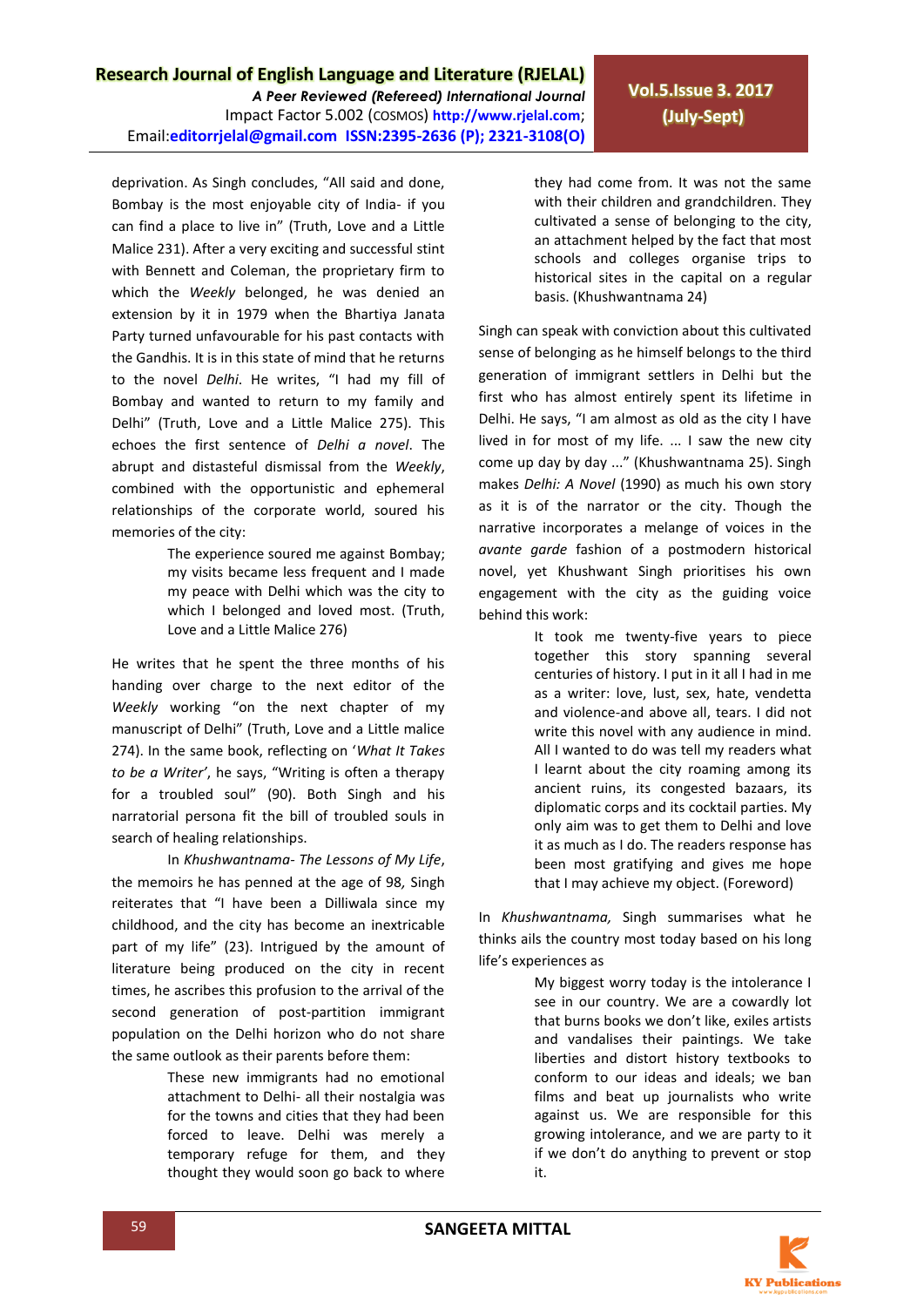*A Peer Reviewed (Refereed) International Journal* Impact Factor 5.002 (COSMOS) **http://www.rjelal.com**; Email:**editorrjelal@gmail.com ISSN:2395-2636 (P); 2321-3108(O)** 

**Vol.5.Issue 3. 2017 (July-Sept)**

If we love our country, we must save it from communal forces. Though the liberal class is shrinking, I sincerely hope that the present and future generations totally reject communal and fascist policies.

If India is to survive as a nation and march forward, it must remain unified, reassert its secular credentials and throw out communally based parties from the political arena. (35)

The writer and narrator in *Delhi: a Novel* approach the city of Delhi with the same fear and hope in their hearts. Underscoring the tenets of literary excellence which Singh has evolved and endorsed in his career, he writes in *Khushwantnama*,

> We read history to learn about the past, and pass exams. We read biographies and autobiographies to acquaint ourselves with the lives of great men and the times they lived in. We read fiction for amusement. At times, we are lucky enough to come across a book which combines history, biography and fiction, from which we learn about out past and present, and which we enjoy reading. (92)

Commenting on historical narratives, he pinpoints that

> Very few people write history the way history should be written: not as a catalogue of dry-as-dust kings, battles and treaties, but by bringing the past to the present, putting life back in characters long dead and gone, in order to make the reader feel he is living among them, sharing their joys, sorrows and apprehensions. (Khushwantnama 92-93)

*Delhi a novel* is all these literary beliefs and methods in a nutshell. The voices which reconstruct episodes from Delhi's past form a procession of tableaux but this tableaux flows from the writer-narrator's memory and imagination. The narrative is all apiece and adds up to the writer's thematic preoccupation of mapping the relationship between the self and the city through the alter ego of the narrator.

Khushwant Singh's *Delhi a Novel* has three distinct threads of narrative intertwined in linear as well as non-linear patterns to produce a cultural autobiography through personalised historiography.

A truly fascinating account, objective as well as subjective, straddling provocatively between history and literature, it works by breaking down spatiotemporal realities to subvert fixed notions of fiction and reality. The three threads are intricately interwoven as there emerge huge areas of overlap between the city, the self, and the storyteller. The first thread comprises of the first person narration by the quasi-authorial persona of the Sikh guide who has had his fill of whoring in foreign lands and is now based in Delhi. The persona is based on Khushwant Singh's self image of "Not a Nice Man to Know" as he moves around Delhi monuments with his elite clients occasioning one sexual encounter after another. With his hermaphrodite mistress Bhagmati in tow, he talks glibly and gleefully about taboos like farts and eunuchs to knock all middle class prudery out of people. The second thread consists of the 'story within a story' framework which touches upon some of the most significant epochs in the history of the city of Delhi through the insightful narration of characters, some imaginary and some historic as also, some commoners and some rulers. The third thread is in the form of the chapter 'Builders' as it carries the maximum autobiographical fidelity. All these threads intertwine as his personal engagement refracts through the narratorial persona, the symbolic matrix, and autobiographical dimensions.

Commentators often remark on Khushwant Singh's epic achievement of making the city of Delhi the virtual or titular hero of the novel but there are portions which confound them like the ones which have nothing to do with Delhi or its history. Writes Madhumeet,

> The novel as described by the author is an attempt to tell the story of Delhi from its earliest beginnings to the present times. The chapters involving the earthy affairs of the purported author and Bhagmati are, in a way not history or part of the story of Delhi. (Madhumeet 4)

The chiaroscuro of Delhi history per se pans out through accumulation of fragments from various periods as told by characters picked up from the said periods. The historical and non-historical persons created or evoked are Musaddi Lal Kaisth of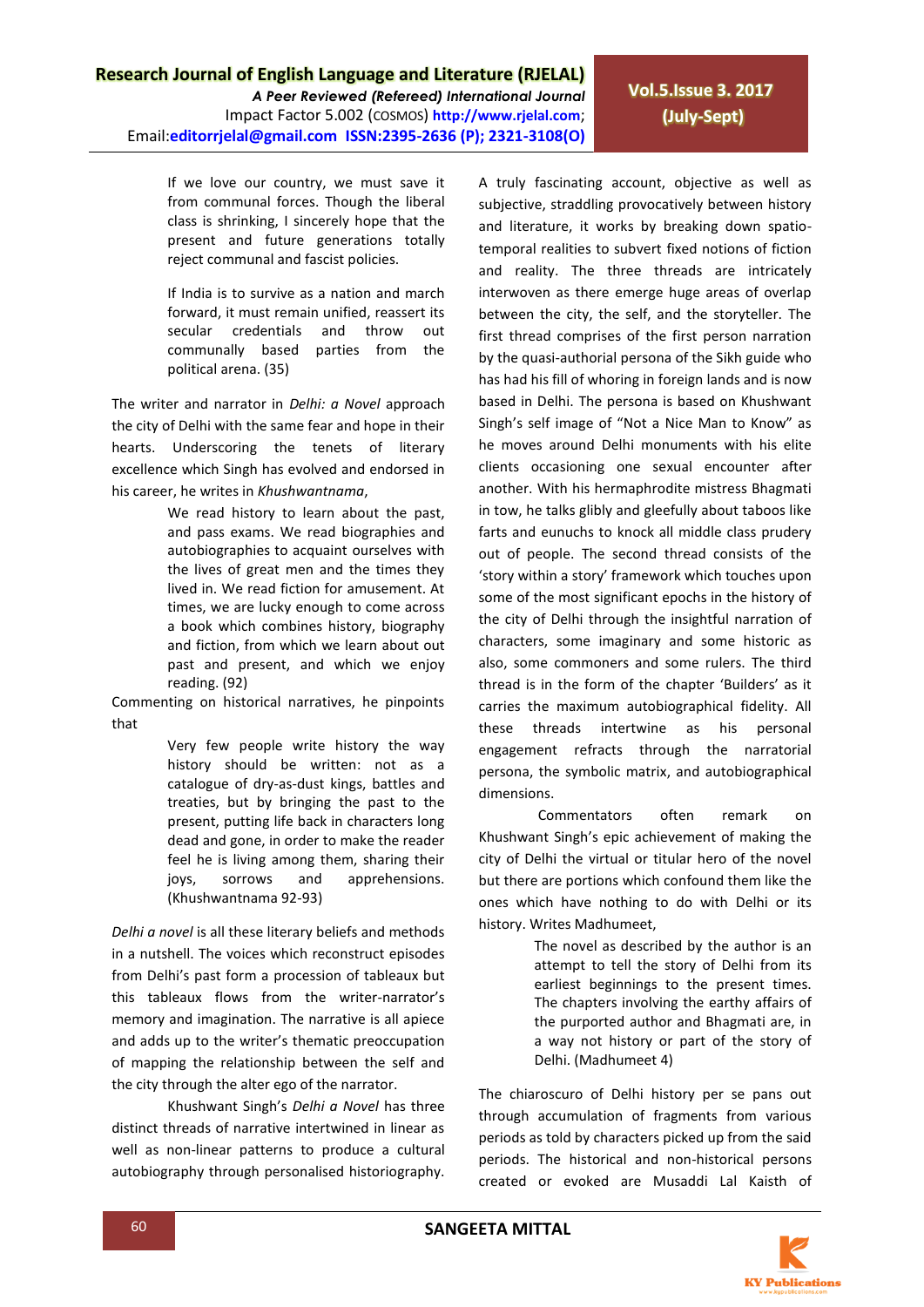*A Peer Reviewed (Refereed) International Journal* Impact Factor 5.002 (COSMOS) **http://www.rjelal.com**; Email:**editorrjelal@gmail.com ISSN:2395-2636 (P); 2321-3108(O)**  **Vol.5.Issue 3. 2017 (July-Sept)**

Mehrauli, Timur, Jaita Rangreta, Aurangzeb, Nadir Shah, Meer Taqi Meer, Alice Aldwell, Nihal Singh, Bahadur Shah Zafar, Son of a builder of New Delhi and Ram Rakha, son of Sai Ditta, a refugee from West Pakistan. Out of these eleven, while five, i.e, Timur, Jaita Rangreta, Aurangzeb, Nadir Shah, and Bahadur Shah Zafar are makers as well as narrators of the history of Delhi, the remaining six are improvisations of the author and their role as makers of history is minimal. Meer Taqi Meer is a historical figure, being one of the most celebrated poets of Urdu, but he was only a witness, not a maker, of history. As is evident from the above list, the voices constitute an eclectic mix picked up according to no particular pattern of power, race, class or affiliation. The criteria of selection have discord and disharmony as the desideratum. The only discernible pattern is that these periods are of turmoil and conflict and all these characters have been witness to violence and fanaticism. Some periods in Delhi history known for prosperity, tolerance and cultural refinements have been omitted from this odyssey. For example, periods like Khiljis, Lodhis, Mughals and Pax Britannica find no mention. It is as if the attempt is to bring alive the conflicts and contradictions which have been at the heart of Delhi, and by extension, India, with the exception only perhaps of Delhi during the National Emergency of 1975, which is conspicuous by its omission. The so-called historical episodes alternate with narrator's private life and views. There are angry outbursts by readers of this novel who are at a loss to place the many sexually explicit encounters and many digressive but equally scandalising discourses indulged in by the narrator. The key to understanding the placement and utility of these apparently irrelevant chapters which seemingly serve no other purpose except expressing Singh's scatological and phallic humour is to see them as contributing towards the 'shaping' of this narratorial persona. The narrator is a carefully crafted persona with many shades of grey. By allotting the role of the narrator to a seemingly degenerate and debauched ageing Sikh, Singh subverts the notion of the "normative autobiographical subject" (Smith and Watson 196). The break between so-called historical pieces and personalised narratorial

sequences appears to be a break only when the readers expect the novel to be a fictionalised version of textbook history and disregard the fact that the novel, self confessedly, is an attempt by the writer to write the city mediated through his own individuality. The individuality of the narrator built up through his life, demeanour, beliefs and failings is a literary equivalent of writer's own objective. The presentification of the past in life writing is a strategy of re-reading life's experience which also leads to a conscious affirmation of the self. Taking cognisance of the postmodern concerns of referentiality, fictionality and inventionality in life writing, Singh inserts a narratorial persona between his life and its readers to negotiate the "impersonating effect of discourse" or "performativity of life writing" (Smith and Watson 208)

The 'self' of the writer and narrator coalesce at several points. The narrator is cast in Singh's own image in more ways than one. In his autobiography, *Truth, Love and a Little Malice*, Singh describes his 'Infancy to Adolescence: School Years' as where

> More than changes in the family's fortunes were changes wrought in my body and mind. I grew up from a granny-loving child to a sex obsessed adolescent. (27)

Servants working in his home's kitchen, classmates and teachers at Modern School, friends at St Stephens' College, acquaintances at Lahore, his father's friends, companions in London- all figure in his coming of age saga in primarily sexual terms. The epithet of 'sex obsessed' can be applied equally to Singh as well as the narrator. The narratorial persona is also like Khushwant Singh in having travelled widely all over the globe. At the point where the novel begins, he wants to sow his wild oats and settle down in a place which gives out welcoming vibes of intimacy and belonging. There is a structured similarity between the author and the narrator built in the novel at the level of personality, historical subjectivity and interest in the city but there is also a structured dissimilarity in the form of the character of Bhagmati. The eunuch mistress of the narrator exists at a physical level for the narrator

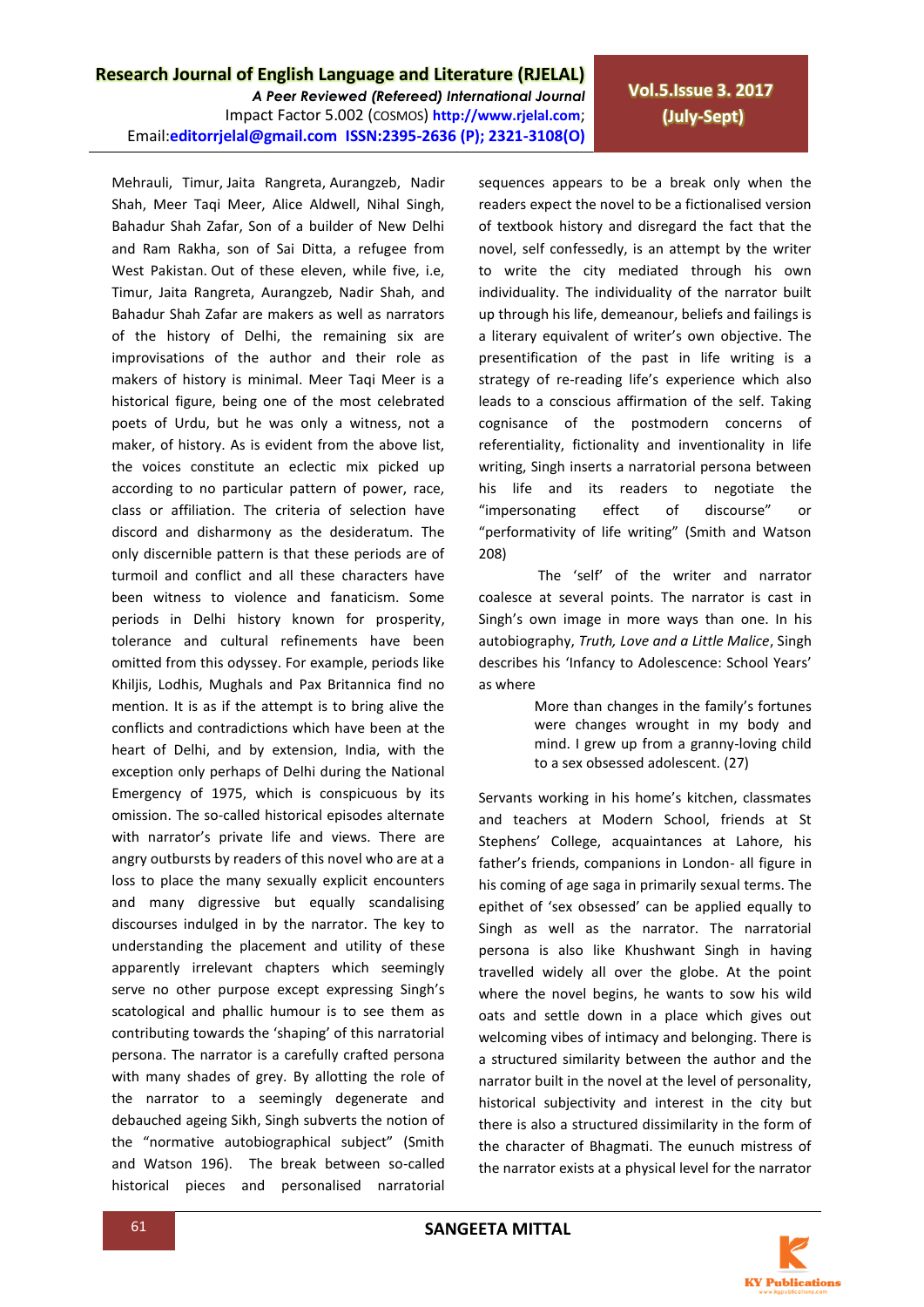*A Peer Reviewed (Refereed) International Journal* Impact Factor 5.002 (COSMOS) **http://www.rjelal.com**; Email:**editorrjelal@gmail.com ISSN:2395-2636 (P); 2321-3108(O)** 

but at a symbolic level for the writer. The character of Bhagmati delineates all that the writer thinks and feels for the city. Bhagmati has been through much abuse, exploitation and hardships. A eunuch prostitute is treated like a commodity to be used and thrown. Even normal humanity and dignity is not conceded to 'it'. This is how the writer sees the travails of Delhi which has been vanquished time and again by its conquerors only to be defaced, depleted and destroyed by each master. Bhagmati belongs to neither sex and yet, is a great source of pleasure and satisfaction. By breaking up the stereotype of conventional beauty and heterogeneous romantic relationships, the writer underlines the uniqueness of the city and his own intimacy with it. The pock marked, uncouth, pedestrian and dishevelled but ardent and accomplished paramour, Bhagmati, attracts as well as repels. This can easily be said about Delhi, which offers as many charms as it offers challenges. The love-hate relationship with Bhagmati, however, goes deeper than outer appearances as she is the emotional anchor in times of loneliness or crisis. This is true for the writer who digs the city less for beauty and more for belonging. The writer returns to Bhagmati with a sense of homecoming and finds succour in her unpretentious and undemanding love and generosity. After having lived and toured innumerable cities of the world, the writer feels a spontaneous and primordial bond with the city. She is the one who saves him from being murdered by the riotous mobs. The writer also feels grateful of having survived the maniacal frenzy of 1984 violence in the refuge of the city. At one point, the narrator says that Bhagmati is beginning to become old and he is beginning to feel satiety and irritation. He goes on to have only an occasional and platonic meeting with her. This is true of the writer who loses his appetite for the city as it changes beyond recognition and it becomes a challenge to step out on its polluted and congested roads.

Khushwant Singh's generation has also seen a lot of transformation in Delhi. In the "Introduction" titled 'Loving and Loathing Delhi' to an anthology, *City Improbable,* edited by him in 2001, he says that the entire milieu and culture has undergone a sea change. The uprooted migrants are

eager to rehabilitate themselves and those who succeed make a meretricious display of their newly acquired affluence. Also, he states that "the most loathsome aspect of Delhi is the new caste system that has evolved: the caste hierarchy of the bureaucracy". This caste hierarchy exists similarly in politics and other professions (Singh xv). As all these inner and outer developments come together in *Delhi a Novel* to produce a document where the city writes the native and the native writes the city, many of this generation like Anjolie Ela Menon, Arpana Kaur, Madhu Jain, Renuka Narayanan, Jasleen Dhamija also chart a similar course. Khushwant Singh begins his "Introduction" to *City Improbable* with this now familiar theme of does anyone belong to Delhi or does Delhi belong to anyone by stating

> Some contributors to this anthology, especially the younger writers, wonder if Delhi can ever be anyone's native city. People come here to earn a living, to study, or were born here and so had no option. But if one had a choice, would one really choose to live here? Does this ancient city, once described as "mistress of every conqueror", inspire love or loyalty? (Singh xi)

He draws up a balance sheet for the things he loves and the things he loathes about Delhi. He loves its history, monuments, modern buildings, nature and greenery. The not-so-loveable aspects of Delhi are the inconsiderate behaviour of people, deplorable civic and road sense, lack of respect for women, ostentatious exhibitionism of the *nouveau riche*, disappearance of the *adab* and *tahzeeb*, and the hierarchical snobbery or VVIP culture in politics, bureaucracy and the armed forces. He concludes that the balance sheet has as much on the credit side as it has on the debit, hence "if you happen to be living in Delhi, why uproot yourself and go somewhere else of which you know less, and which may not be worth knowing either" (Singh xv). The process of striking roots in Delhi and then coming full circle of having to decide whether and why to continue to live in Delhi is a phenomenon to which the children of first migrants to Delhi have been exposed to. The first generation of people largely

**Vol.5.Issue 3. 2017 (July-Sept)**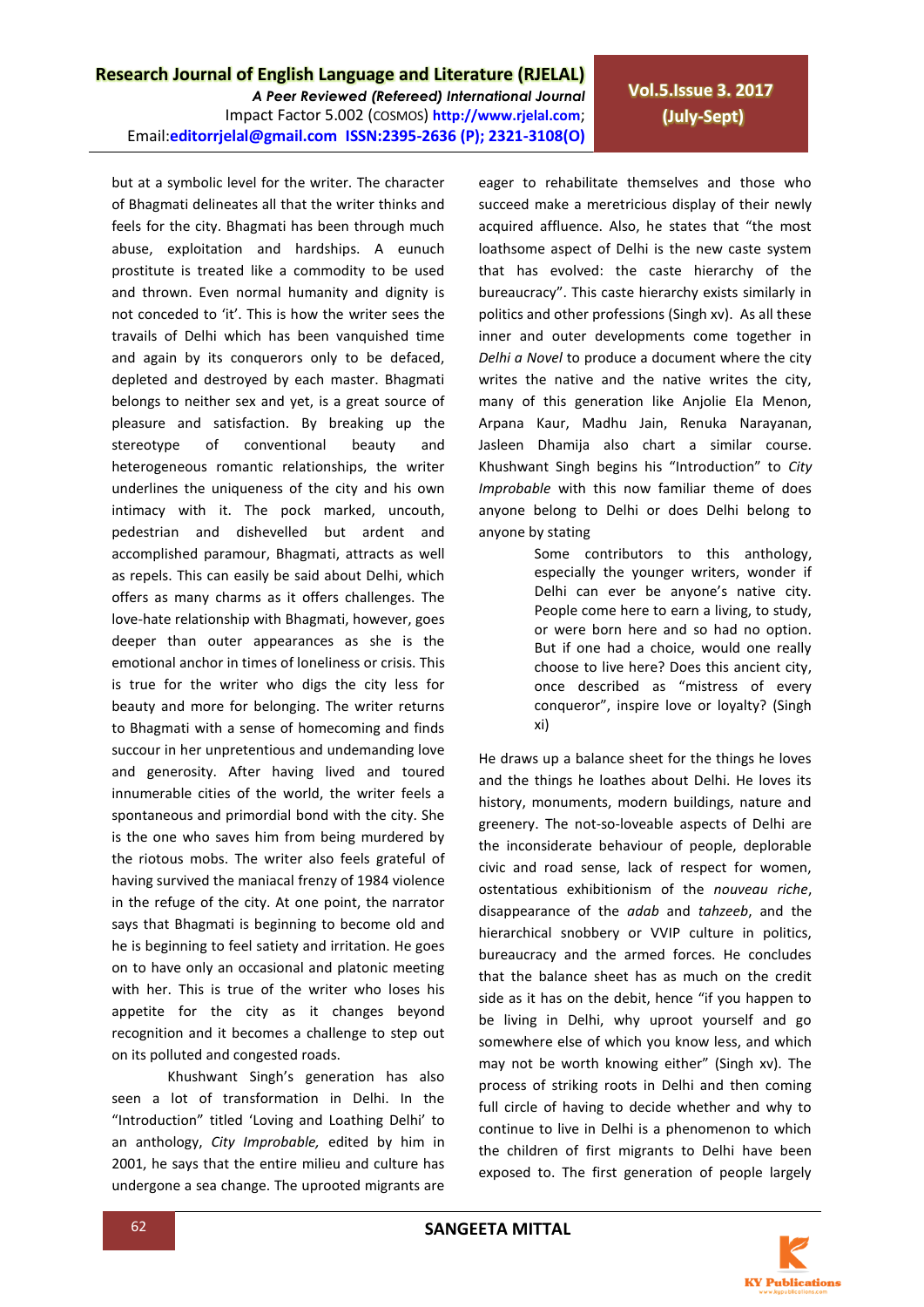*A Peer Reviewed (Refereed) International Journal* Impact Factor 5.002 (COSMOS) **http://www.rjelal.com**; Email:**editorrjelal@gmail.com ISSN:2395-2636 (P); 2321-3108(O)** 

**Vol.5.Issue 3. 2017 (July-Sept)**

brought up in Delhi is quite unique in this sense. It found a sense of belonging in its heyday living in the freshly minted New Delhi but lost it subsequently when Delhi grew and shaped up quite unlike anyone's predictions or expectations. The narratives of this generation frequently compare their present locations with their native lands and then with the pristine New Delhi before it became an urban clutter and bureaucratic slum. Inheritors of the Raj and its privileges, they grapple with loss of many kinds. But eventually justify their choice of living in Delhi around similar themes like the Delhi winters and monuments, the courage and spirit of the city, surviving cultural districts in the city, and the emerging entrepreneurial and professional opportunities in the city.

Cities are simultaneously both real and imaginary places, as demonstrated by Katia Pizzia and Godela Weiss-Sussex in an anthology titled *The Cultural Identity of European Cities*. Writes Pizzi in its "Introduction",

> Indeed, to quote James Donald, it is the interplay between imagined city and 'real' urban environment, the 'traffic between urban fabric, representation and imagination [that] fuzzies up the epistemological and ontological distinctions and, in doing so, produces the city between, the imagined city where we actually live. (Pizzi 1)

This "city between" is a hybrid product of the physical landscape and the imaginary landscape. Boyer identifies three major cartographies producing the hybrid city: the traditional city as work of art; the modern city as panorama; and the contemporary city or postmodern city as spectacle (Boyer). Khushwant Singh's prismatic Hybrid Delhi traverses the whole course from traditional to modern to postmodern and thus, has the frozen quality of art, the vastness of panorama and illusion and glitter of a spectacle superimposed against each other. Hybrid city is as much a spatial practice as it is an identity marker; it is as much a really real city as it is a collection or archive of urban image banks to which we contribute to as well as borrow from. When a city dweller remembers and writes the city, she shuffles and reshuffles the deck of identities and

images. On the one hand, the individual's act of remembering and representing engages with questions like identity, viewpoint, authority, canonicity while on the other, it also opens up ways of analysing public and personal practices of memory- granting valence to places and periods based on dispensations of remembering or forgetting. For example, strategies to deal with memory of traumatic events in cities involve both a forgetting and a remembrance. While the immediate sufferers may choose forgetting, belated registers of trauma by later generations choose telling, retelling, revisiting, resisting and revising. Memory is an important tool to not just recollect but to also reclaim the city. Mark Crinson summarises, "Memory is both burden and liberation" (Crinson xi). Loss of familiar spaces, lifestyles, traditions, privileges leads to what is called musealization – arranging past in a display of significant evocation- of idealized as well as endangered heritage. Individual memory selects and rejects places and periods which hold a significance and value in its own place making project in the city. The cultural production pertaining to cities is thus an important interpretive grid to understand the shifting boundaries of public and private, past and present, signification and erasure, affiliation and disowning and harmony and conflict (Proceedings of the Memory Studies Thematic Workshop Zentrum Moderner Orient').

Khushwant Singh's process of recollection and reclamation of the city of Delhi in *Delhi a Novel* produces a self mediated cultural biography of Delhi where the selected traits are trauma, conflict, and transcience on the one hand and continuity, diversity and adaptability on the other. Khushwant Singh's take on Delhi might have been written from a vantage point of intimate witness and privileged testimony, but it encourages many other ordinary dwellers and sensitive writers to reclaim their unique space in the city- a space which is invested with personal landmarks, mnemonics, feelings, names, characters, and historical periods. *Delhi a Novel* paves way for many Delhi livers and lovers to similarly reconstruct and reclaim a defining and distinctive space of memory and identity which is neither a perishable nor a transferable property.

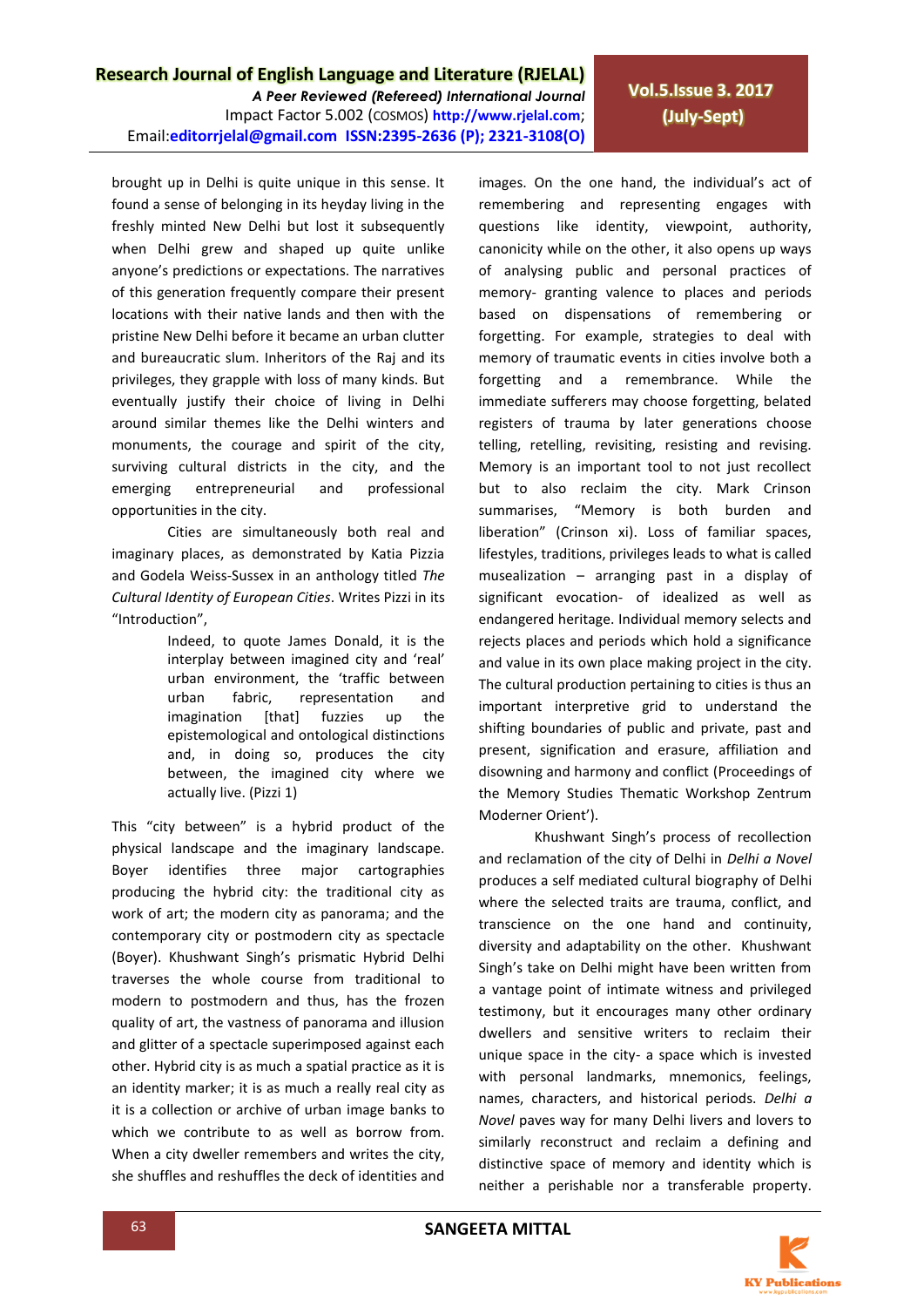*A Peer Reviewed (Refereed) International Journal* Impact Factor 5.002 (COSMOS) **http://www.rjelal.com**; Email:**editorrjelal@gmail.com ISSN:2395-2636 (P); 2321-3108(O)** 

While that Delhi built by Singh's family survived in a flat in Sujan Singh Park where Singh lived on almost as a recluse till the ripe old age of 99, *Delhi a Novel* survives today as an immutable and immortal saga of dislocations and retrievals of Singh's generation. As it connects to *Ahmed Ali's Twilight*, Anita Desai's *In Custody* and Nayantara Sehgal's *This Time of Morning* through the theme of loss of Mughal culture and Shahjahanabad and gain of independence, it opens the floodgates for everyone to write their own Delhi. Whether diaspora or NRI or campus goer or East Delhi peri-urban or graphic novelist- all have thereafter enriched the hybrid city that sprawls along the length and breadth of Khushwant Singh's life, novels and memories.

#### **WORKS CITED**

- Boyer, Christine. *The City of Collective Memory: Its Historical Imagery and Architectural Entertainments.* MIT Press, 1996, mitpress.mit.edu/books/city-collectivememory
- Eakin, Paul John. *Fictions in Autobiography: Studies in the Art of Self-Invention.* Princeton University Press, 1985.
- Eakin, Paul John. *Touching the World: Reference in Autobiography*. Princeton University Press, 1992.
- Erll, A. "Introduction." *Cultural Memory Studies: An International and Interdisciplinary Handbook*, edited by Astid Erll and Ansgar Nunning, Walter de Gruyter GmbH & Co., 2008, pp. 1- 15,

michaeljgoodnight.com/\_Memes%20Books/ Netzach-Hod/Media-and-Cultural-Memory.pdf

- Goh, R. B.H. & Brenda S.A. Y. "Urbanism and Postcolonial Nationalities: Theorizing the Southeast Asian City." *Theorizing the Southeast Asian City as Text: Urban Landscapes, Cultural Documents, and Interpretative Experiences*, Singapore World Scientific Publishing Co., 2003, pp. 1-12.
- Grabes, H. "Cultural Memory and the Literary Canon". *Cultural Memory Studies: An International and Interdisciplinary Handbook* , edited by Astid Erll and Ansgar Nunning, Walter de Gruyter GmbH & Co., 2008, pp.

311- 320, michaeljgoodnight.com/\_Memes%20Books/ Netzach-Hod/Media-and-Cultural-Memory.pdf

Clifford, James. *The Predicament of Culture*: *Twentieth Century Ethnography, Literature and Art*. Harvard U P, 1998, www2.lingue.unibo.it/acume/sb/Spiridon\_Sp aces of Memory.htm

- Crinson, Mark. *Urban Memory: History and Amnesia in the Modern City*. Routledge, 2005.
- Katznelson, Ira. "Towards a Respatialized Marxism: Lefebvre, Harvey, and Castells". *Marxism and the City*, Oxford University Press, 1993, doi: 10.1093/0198279248.003.0001.
- Lynch, K. *The Image of the City*. The Technology Press and Harvard University Press, 1960, italianstudies.nd.edu/assets/68866/lynch.pdf
- Madhumeet. "Historico-Fictional Association / Disassociation In Khushwant Singh's Delhi." *TJELLS Journal, Vol.2, No. 2*, 2012, tjells.com/article/374\_J%20P%20J.pdf
- Nas, Peter J. M. *Cities Full of Symbols- A Theory of Urban Space and Culture*. Leiden University Press, 2011.
- Neumann, Brigit. "The Literary Representation of Memory." *Cultural Memory Studies: An International and Interdisciplinary Handbook*, edited by Astrid Erll and Ansgar Nunning, Walter de Gruyter GmbH & Co., 2008, pp. 333-344,

michaeljgoodnight.com/\_Memes%20Books/ Netzach-Hod/Media-and-Cultural-Memory.pdf

- Pile, Steve. "Memory and the City." *Temporalities, Autobiography and Everyday Life*, edited by Jan Campbell and Janet Harboard, Manchester University Press, 2002.
- Pizzi, Katia. "Introduction." *The Cultural Identities of European Cities: Cultural Identity Studies 16,*  edited by Pizzi, Katia Pizzi and Godela Weiss-Sussex, Peter Lang, 2011.
- Proceedings of the Memory Studies Thematic Workshop Zentrum Moderner Orient (ZMO), hsozkult.geschichte.huberlin.de/tagungsberichte/id=5287